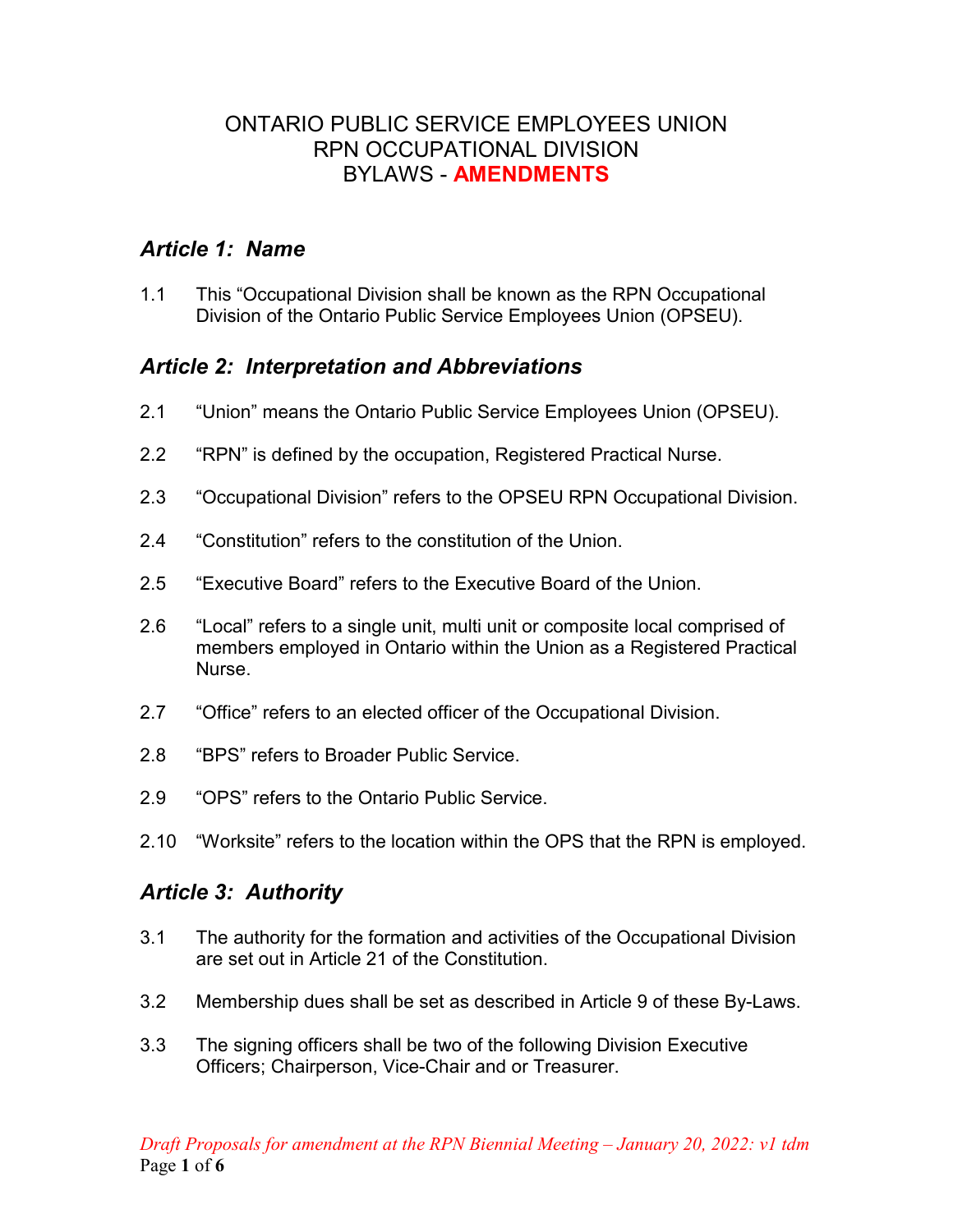## *Article 4: Headquarters*

4.1 The headquarters of the RPN Occupational Division shall be the same as set out in Article 3.1 of the Constitution.

## *Article 5: Aims and Purposes*

- 5.1 The aims and purposes of the Occupational Division shall be:
	- a) to promote recognition of the scope of practice and professional responsibilities of RPN's;
	- b) to develop demands for bargaining and workload issues specific to the RPN occupation;
	- c) to coordinate and advocate for RPN's through policy, resolutions and constitutional amendments;
	- d) to develop and build communication links and networks for RPN's;
	- e) And to develop relationships with other union groups to promote the aims and purposes of the RPN Occupational Division and the goals of the Union.

## *Article 6: Membership and Membership Rights*

- 6.1 An RPN as defined by Article 2.2 shall be deemed to be a member of the RPN Occupational Division.
- 6.2 The RPN Occupational Division Executive shall be comprised of Seven (7) RPN's and shall be elected from each identified sectors at the RPN Biennial Meeting as follows:
	- a) OPS (1) elected RPN Representative;
	- b) Sector 2 Developmental Services Sector (1) elected RPN Representative;
	- c) Sector 8 Long Term Care (1) elected RPN Representative
	- d) Sector 10 Hospital Professionals Division (1) elected RPN Representative;
	- e) Sector 11 Health Care Support (1) elected RPN Representative;
	- f) Sector 17 Community Health Care Professionals (1) elected RPN Representative;
	- g) Sector 18 Mental Health Division (1) elected RPN Representative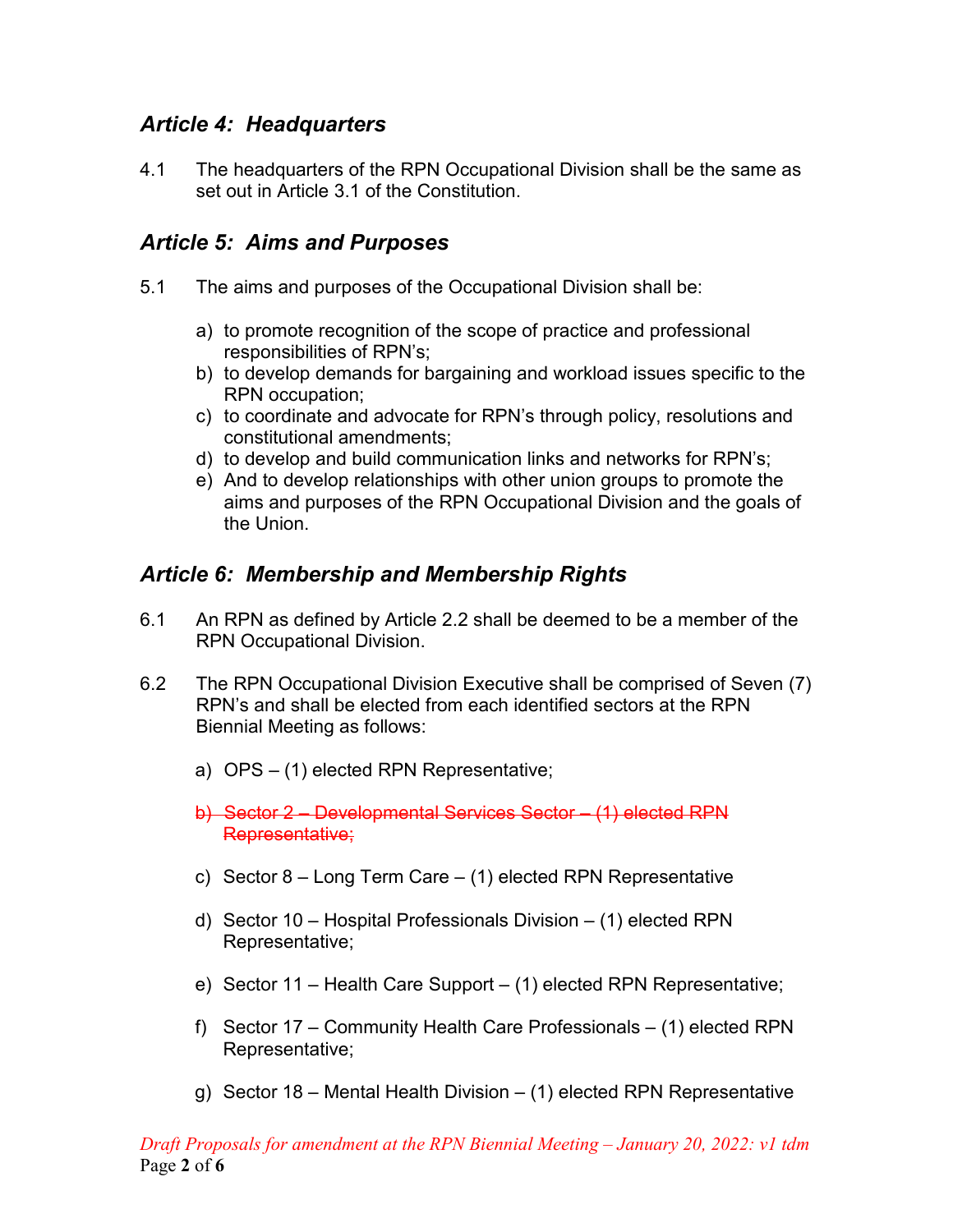#### **h) Member-at-Large – (1) elected RPN Representative from remaining sectors with RPN's in their division.**

- 6.3 Every Sector as outlined in Article 6.2 above shall be entitled (1) representative and (1) alternate who shall be elected at the RPN Biennial Meeting by the RPN delegates in attendance for their sector. Alternates shall then be ranked by all delegates.
- 6.4 An alternate will be elected and will be prepared to step into the vacancy within the division as it relates to their sector. Alternates will be ranked by plurality at the Biennial Divisional meeting. After exhaustion of the alternate within respective sector, the vacancy will be filled by the elected Alternates in order of ranking. If there is less than 6 months remaining of the term, the divisional committee may choose not to fill the vacancy.
- 6.5 Each member of the Occupation Division will receive a copy of the By-Laws of the Occupation Division and be advised of amendments.
- 6.6 By-law amendments may be made at any meeting of the Division. Any proposed by-law amendments shall be submitted to the secretary for distribution to the Division in writing ten (10) working days in advance of the RPN Biennial meeting.
- 6.7 By-law amendments will be adopted with two-thirds majority vote in favour at the RPN Biennial meeting.
- 6.8 By-law and all amendments shall be subject to the approval of the President of the Union before coming into force.
- 6.9 Delegate entitlement, funded by OPSEU Head Office, for Locals with RPNs', shall be (1) RPN by bargaining unit or in the case of the OPS by worksite employed as an RPN.
- 6.10 Division Executive Committee members (as per Article 6.2) shall be automatic delegates to the Biennial meeting over and above their Local/Unit entitlement.

## *Article 7: Meetings*

- 7.1 The Division shall meet a minimum of four (4) times each calendar year.
- 7.2 Meetings shall take place in the most cost effective location, taking into consideration travel, accommodation, cost, and availability of meeting space.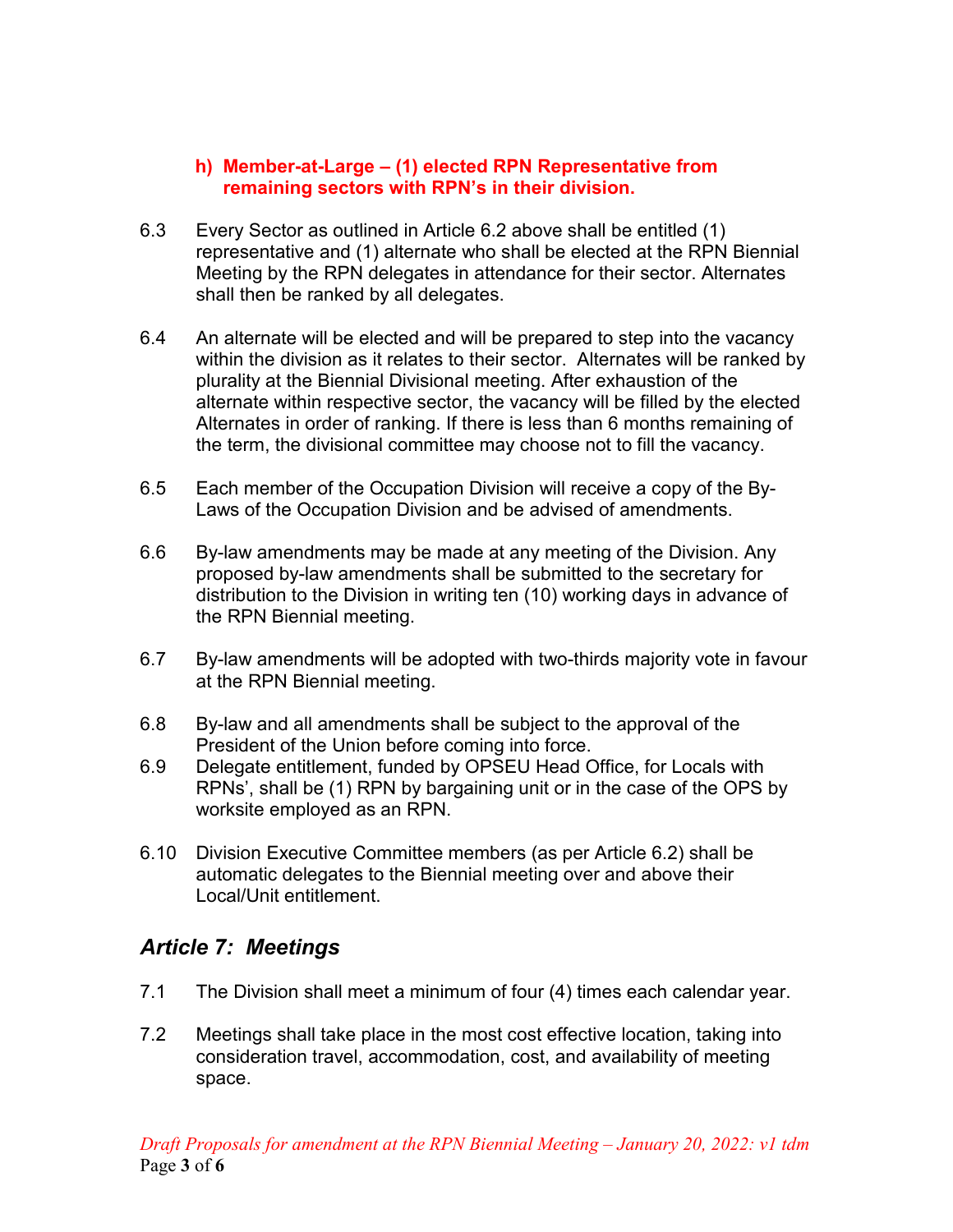- 7.3 The agenda, previous minutes and any other relevant documentation for each meeting shall be distributed ten (10) days in advance of the meeting, whenever possible.
- 7.4 An RPN Biennial meeting will be called in compliance with the policy of the Union.
- 7.5 The RPN Biennial meeting shall follow the rules of order as set out in the Constitution. In matters not covered by the Constitution, Roberts Rules of Order shall apply.
- 7.6 A quorum shall be consistent with Article 29.8 of the OPSEU constitution.
- 7.7 The Chairperson shall conduct the business of the RPN Biennial meeting in the following order:
	- 1. Call to Order
	- 2. Establishment of Quorum
	- 3. Statement of Respect
	- 4. Adoption of the Agenda
	- 5. Minutes of Previous Biennial Meeting
	- 6. Business Arising
	- 7. Executive Committee's Report
		- a. Bylaw Review
	- 8. Report of Officers
	- 9. Treasurer's Report
	- 10.Elections
	- 11.Unfinished Business
	- 12.New Business
	- 13.Adjournment

# *Article 8: Officers*

- 8.1 The Division shall elect from the representatives and an alternate to the following executive positions: Chair, Vice-Chair, Secretary and Treasurer as outlined in Article 6.2.
- 8.2 Elections shall be held at the RPN Biennial Conference.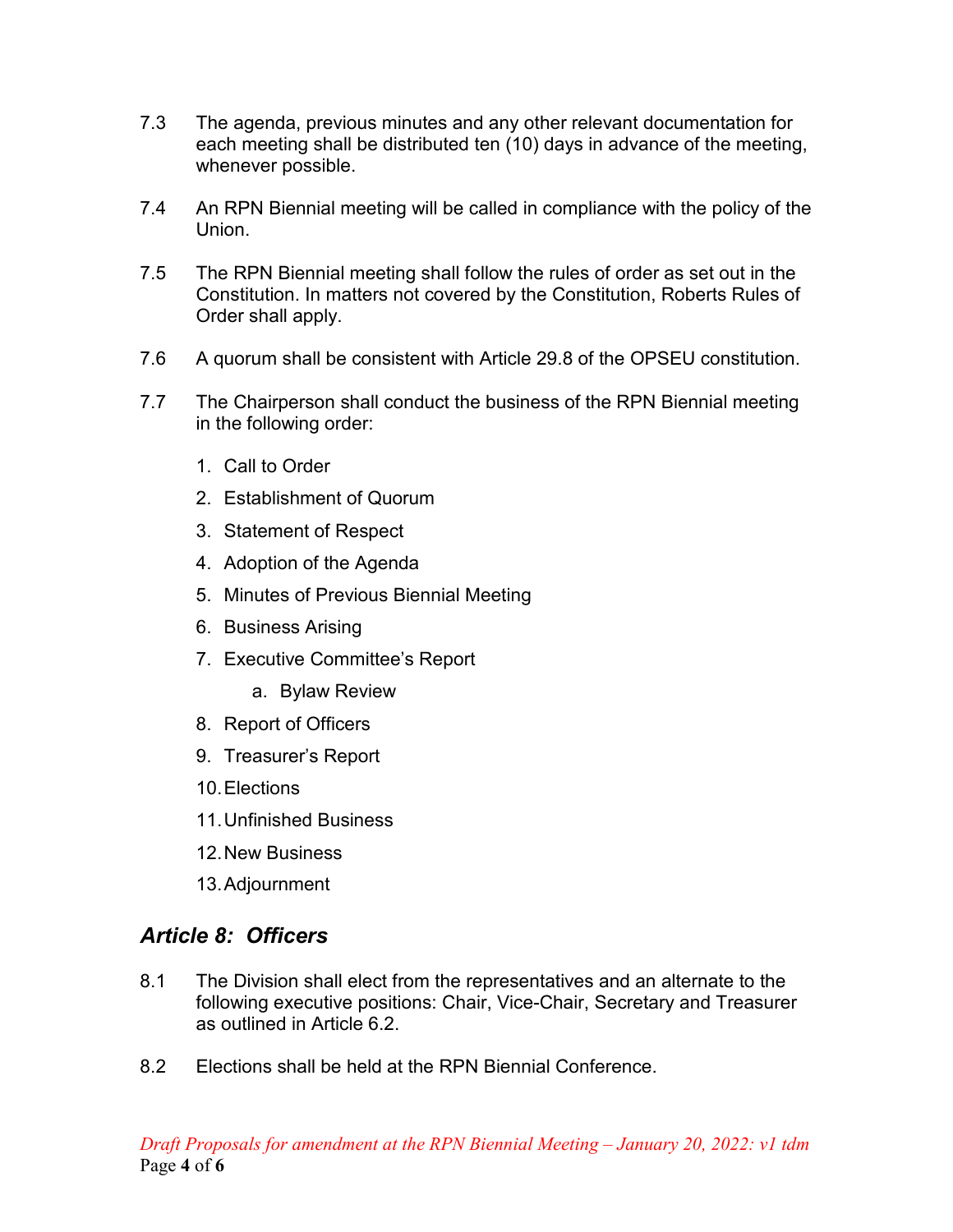- 8.3 The officers shall be elected for a term of two (2) years.
- 8.4 **Chair –** the Chair shall enforce compliance with By-laws, preside at Divisional meetings. Shall be responsible for scheduling meetings, distributing materials; carry out such other duties as may be prescribed by the Council by-laws. Act as liaison with the Executive Board and OPSEU administration. The Chair shall only vote to break a tie.
- 8.5 **Vice-Chair** the vice-chair shall perform all duties of the Chair during his/her absence; accept and exercise such duties as may be designated by the Council Executive or Chair.
- 8.6 **Secretary** the secretary shall keep minutes of all meetings of the Division; distribute official minutes, forward all pertinent correspondence and information to the Head Office of the Union.
- 8.7 **Treasurer**  the treasurer shall be responsible for the proper administration of any operating funds of the Division; shall present a financial report at each meeting and forward all pertinent correspondence and information to the Head Office of the Union.
- **8.8 Communications Rep –** the communications rep shall be responsible for maintaining the division social media pages; responding to the division email address, welcoming new units to the division and shall present a report at each meeting.

## *Article 9: Revenue & Financial Operations*

- 9.1 The Division in consultation with the assigned negotiator will develop and submit a budget proposal to the Executive Board each year.
- 9.2 The Chair in consultation with the assigned OPSEU negotiator, will provide a quarterly budget update to the Division.
- 9.3 Dues will be solicited from the member locals outlined in Article 6 of these By-laws to cover reasonable operating expenses.
- 9.4 All funds of the Division shall be used only for legitimate purposes in accordance with the constitution and policies of the Union.
- 9.5 The current level of Division dues shall be \$1.50 per RPN member per Local per year. No increase in the dues level may take effect until approved by at least two-thirds of the locals represented at the biennial meeting. Any proposed increase, accompanied by a Division budget will be sent to all represented locals at least 1 month prior to the biennial meeting.